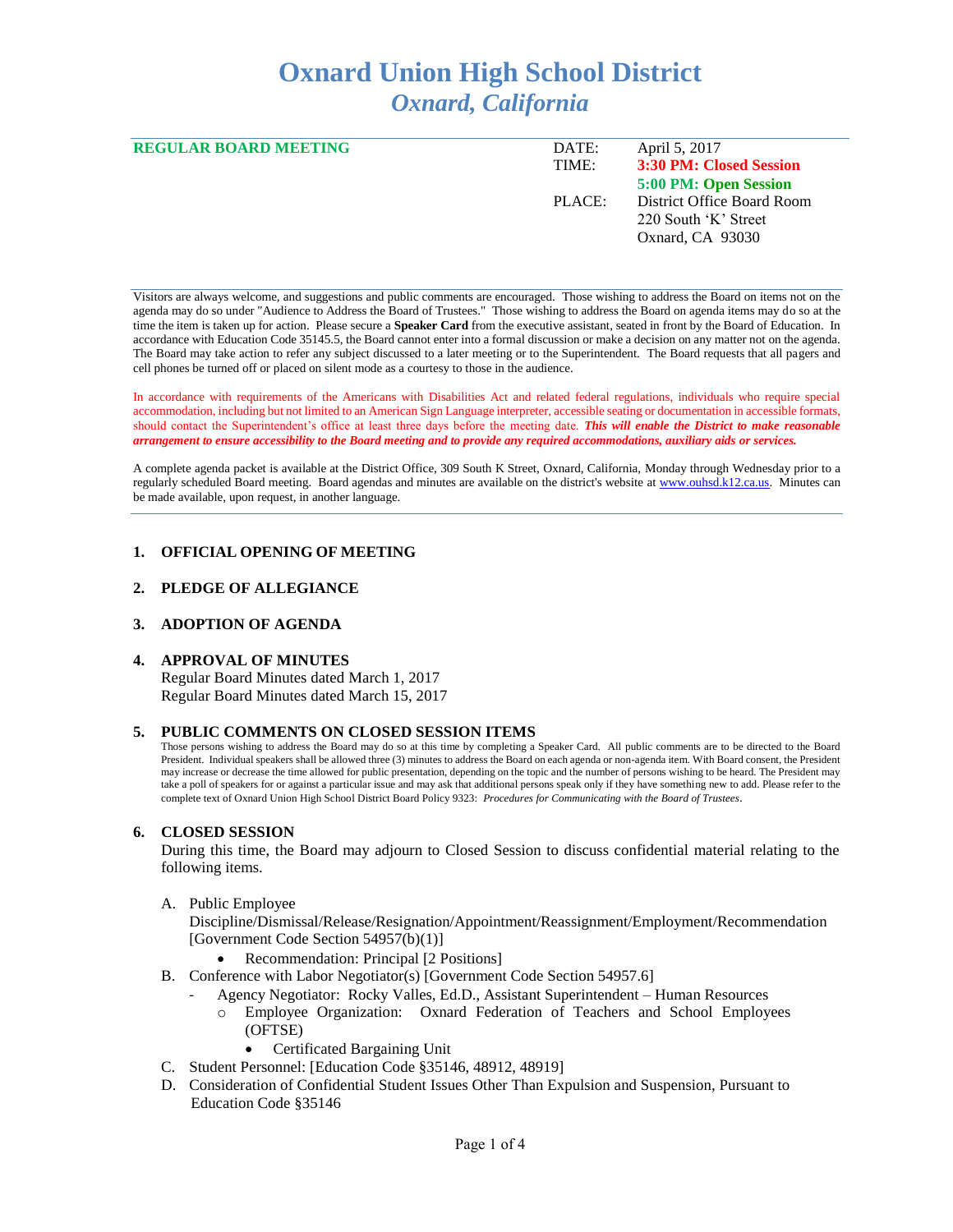Board Meeting Agenda April 5, 2017

- E. Conference with Real Property Negotiator (Govt. Code § 54956.8) PROPERTY: 50-acres of 107.25 acres located at or near 1825 Camino del Sol, Oxnard, CA (southeast corner of N. Rose Ave. and Cesar Chavez Dr.) Ventura County Assessor Parcel No. 214-0-020-595 AGENCY NEGOTIATOR: Dr. Jeff Baarstad, Interim Superintendent Business Services NEGOTIATING PARTIES: Brian Edward Maulhardt, as Trustee of the Brian Edward Maulhardt Children's Support Trust UNDER NEGOTIATION: Price and terms of payment
- F. Conference with Real Property Negotiator (Govt. Code § 54956.8) PROPERTY: An approximate 5-acre portion of 49.36-acre Bell Ranch Property (agricultural property adjacent to Rancho Campana High School); Ventura County Assessor Parcel No. 156-0-180-385 AGENCY NEGOTIATOR: Dr. Jeff Baarstad, Interim Superintendent Business Services NEGOTIATING PARTIES: City of Camarillo UNDER NEGOTIATION: Price and terms of payment CONFERENCE WITH LEGAL COUNSEL-ANTICIPATED LITIGATION
- G. CONFERENCE WITH LEGAL COUNSEL-ANTICIPATED LITIGATION Significant exposure to litigation pursuant to paragraph (2) of subdivision (d) of Section 54956.9: One case
- H. Conference with Real Property Negotiator (Govt. Code § 54956.8) PROPERTY: Multiple District-owned parcels, including: (1) Bell Ranch Property, Assessor Parcel No. ("APN") 156-0-180-385, Camarillo, California; (2) South of Oxnard High School, APN 183-0-030-180; (3) District Office Campus, 220, 309, and 315 South K Street, Oxnard, CA, APNs 202-0-010-630 & -740; (4) Hueneme Road Adult School, 527 W Hueneme Road, Oxnard, CA, APN 222-0-082-625; (5) 280 and 300 Skyway Drive, Camarillo, CA, APN 230-0-130-105; and (6) 15 Stearman Street, Camarillo, CA, APN 230-0-130-115 AGENCY NEGOTIATOR: Dr. Jeff Baarstad, Interim Superintendent, Business Services NEGOTIATING PARTIES: To be determined UNDER NEGOTIATION: Price and terms of payment.

# **7. RECONVENE IN PUBLIC: REPORT ON CLOSED SESSION ACTION**

## **8. RECOGNITION**

- RMHS Mandarin Program Lupe Reyes
- ACHS Girls Basketball Kim Stephenson

## **9. PUBLIC COMMENTS TO ADDRESS THE BOARD OF TRUSTEES**

Those persons wishing to address the Board may do so at this time by completing a Speaker Card. All public comments are to be directed to the Board President. Individual speakers shall be allowed three (3) minutes to address the Board on each agenda or non-agenda item. With Board consent, the President may increase or decrease the time allowed for public presentation, depending on the topic and the number of persons wishing to be heard. The President may take a poll of speakers for or against a particular issue and may ask that additional persons speak only if they have something new to add. Please refer to the complete text of Oxnard Union High School District Board Policy 9323: *Procedures for Communicating with the Board of Trustees.*

## **10. REPORT TO THE BOARD**

A. Condor High School – OUHSD Options Academy – Kathy Greaves/Dr. Penelope DeLeon

## **11. SUPERINTENDENT'S REPORT**

# **12. STUDENT REPRESENTATIVE REPORT TO THE BOARD**

## **13. CONSENT CALENDAR**

## **Business Services**

- **A.** Consideration of Approval of Donations, March 6-17, 2017
- **B.** Consideration of Approval of Purchase Orders and Direct Pays,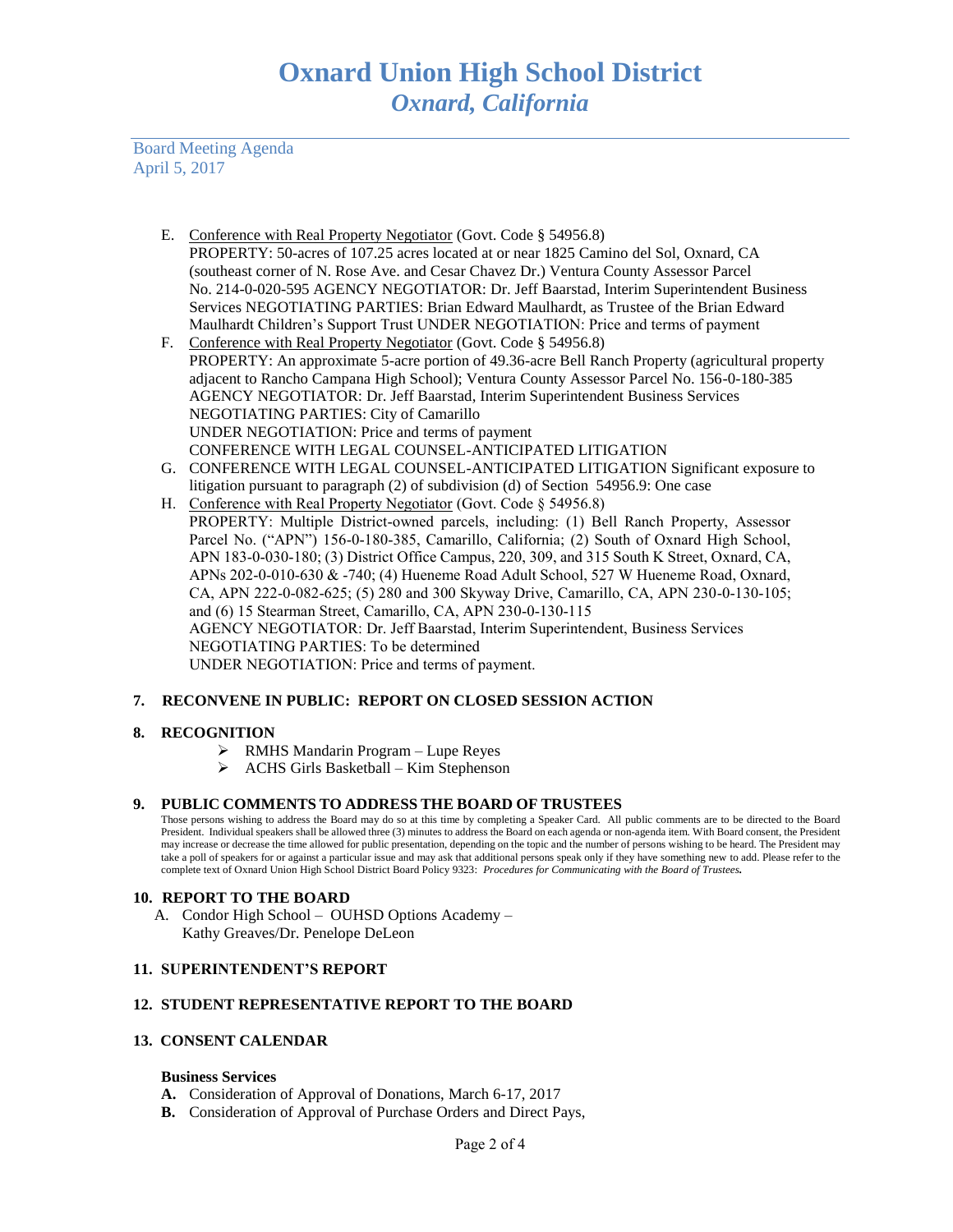Board Meeting Agenda April 5, 2017

# **Educational Services**

- **C.** Consideration of Approval of Non-Public School Placement per the Recommendation of the Student's IEP Team and the Director of Special Education
- **D.** Consideration of Approval of Agreement between Oxnard Union High School District and the Ventura County Office of Education/Triton Academy to Provide Intensive Individualized Services for a Special Education Pupil
- **E.** Consideration of Approval of Revised Memorandum of Understanding between Oxnard Union High School District and Santa Clarita Community College
- **F.** Consideration of Approval of New/Revised Course Proposals: Physics CP, AP Statistics, Pre-Calculus CP, Earth Science CP, Earth Science H, Anatomy and Physiology CP, US History CP, Economics 4 CP, Business Technology CP, Advanced Dance CP, Dance Technique, Engineering Research and Development PLTW, Agriculture Science Management
- **G.** Consideration of Approval of Outside Student Support Service Provider Agreement for Academic Advising Services - Pinkard Innovative Enterprises
- **H.** Consideration of Approval of Agreement between Oxnard Union High School District/ Oxnard Adult School and Lazer Broadcasting for Advertisement of Classes
- **I.** Consideration of Approval of Quarterly Report on Williams Uniform Complaints for 3rd Quarter, January 1, 2017 – March 31, 2017
- **J.** Consideration of Approval of Stipulated Student Expulsions by Agreement of the School Principal, the Student, and the Student's Parent/Guardian, as per Board Policy 5144, Section 22

# **Human Resources**

- **K.** Consideration of Approval of Personnel Items
- **L.** Consideration of Approval of Renewal Agreement for Special Services between Atkinson, Andelson, Loya, Ruud & Romo and Oxnard Union High School District

## **Superintendent of Schools**

**M.** Consideration of Approval of Revision of Authorization of Signatures

# **14. ACTION ITEMS**

## **Business Services**

- **A.** Consideration of Approval of Meal Application and Point of Sale software proposal from MealTime MPower for Nutrition Services
- **B.** Consideration of Approval to Award Contract to AMT Systems for RFP 550 Board Room Audio-Visual System Upgrade

## **Educational Services**

- **C.** Consideration of Approval of Memorandum of Understanding between the Oxnard Union High School District and Learn4Life - Summer School Partnership
- **D.** Consideration of Approval of Revised Board Policy *BP 5145.3 Non-Discrimination/Harassment* [First Reading]
- **E.** Consideration of Approval of Memorandum of Understanding between Oxnard Union High School District and RCMakes
- **F.** Consideration of Adoption of Resolution #17-07, Proclaiming the Month of April as Public Schools Month
- **G.** Consideration of Adoption of Resolution #17-08 Proclaiming April 9-15, 2017 as National Library Week